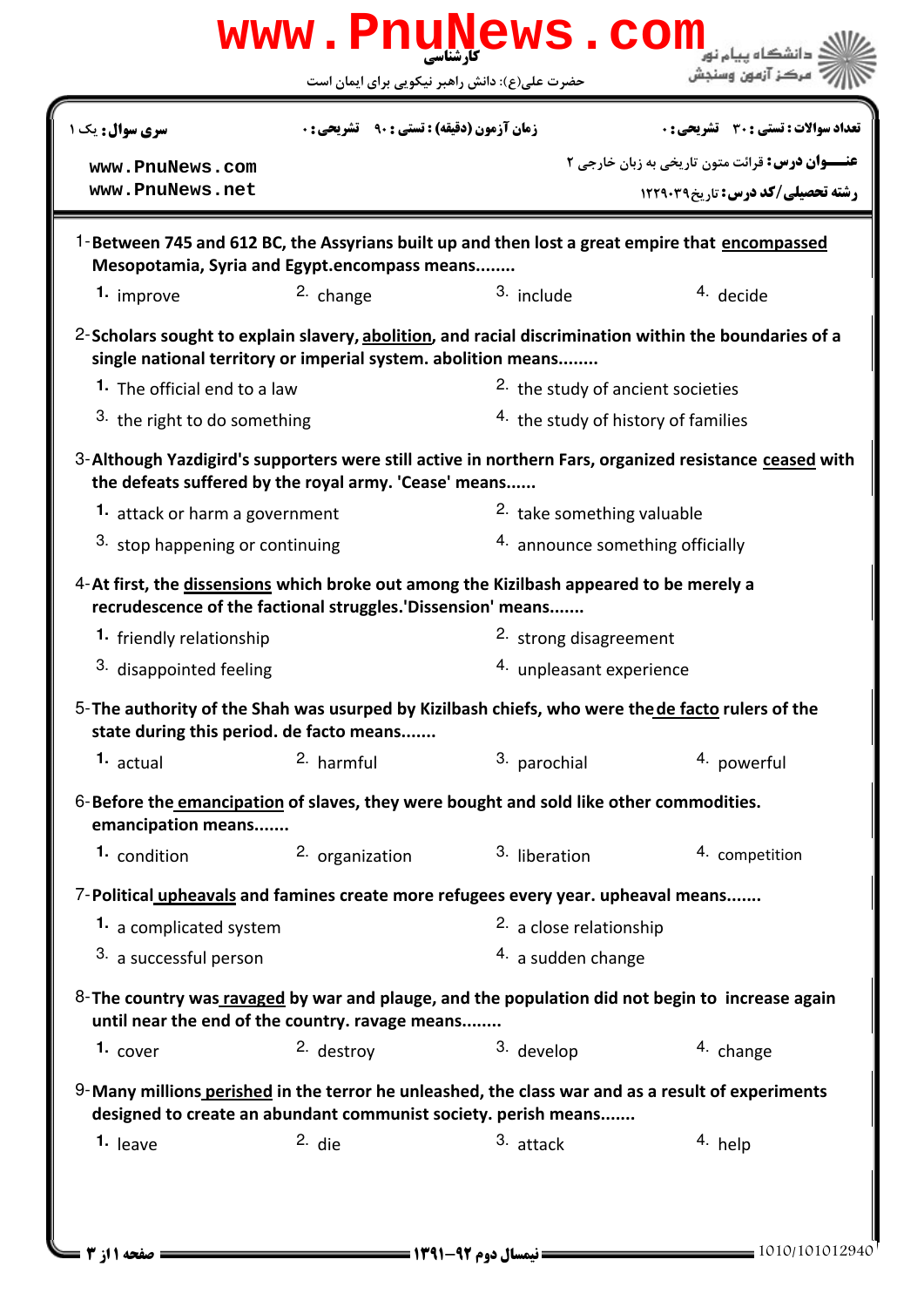|                                                                                                                                         |                                                   | www.PnuNews.com                                                           |                                                                                            |
|-----------------------------------------------------------------------------------------------------------------------------------------|---------------------------------------------------|---------------------------------------------------------------------------|--------------------------------------------------------------------------------------------|
|                                                                                                                                         | حضرت علی(ع): دانش راهبر نیکویی برای ایمان است     |                                                                           | مركز آزمون وسنجش                                                                           |
| <b>سری سوال :</b> یک ۱                                                                                                                  | <b>زمان آزمون (دقیقه) : تستی : ۹۰٪ تشریحی : 0</b> |                                                                           | <b>تعداد سوالات : تستي : 30 ٪ تشريحي : 0</b>                                               |
| www.PnuNews.com<br>www.PnuNews.net                                                                                                      |                                                   |                                                                           | عنـــوان درس: قرائت متون تاریخی به زبان خارجی ۲<br><b>رشته تحصیلی/کد درس: تاریخ1229031</b> |
| 10-The most significant is perhaps, the Islamic conquest, which brought Persia's existence as an<br>indepedant state. significant means |                                                   |                                                                           |                                                                                            |
| 1. important                                                                                                                            | 2. easy                                           | 3. different                                                              | 4. clear                                                                                   |
| 11-Nero, the last emperor in the Julio-Claudian , assumed the throne in 54 and governed well in<br>his early years.                     |                                                   |                                                                           |                                                                                            |
| 1. liberty                                                                                                                              | 2. equaliy                                        | 3. dynasty                                                                | 4. hostility                                                                               |
| 12-During the period of Mongol raids the of the Ottaman Turks emerged in Austolia.                                                      |                                                   |                                                                           |                                                                                            |
| 1. principality                                                                                                                         | <sup>2.</sup> immunity                            | 3. mortality                                                              | 4. casualty                                                                                |
| 13-The victorious general Napoleon Bonaparte established the Consulate in 1799 andhimself<br>emperor as Napoleon I in 1804.             |                                                   |                                                                           |                                                                                            |
| 1. usurped                                                                                                                              | 2. humiliated                                     | 3. crowned                                                                | 4. eliminated                                                                              |
| 14-During the Miocene , rifting and seafloor spreading created the Red sea and the gulf of<br>Aden.                                     |                                                   |                                                                           |                                                                                            |
| 1. $refuge$                                                                                                                             | $2.$ epoch                                        | 3. artillery                                                              | 4. ordeal                                                                                  |
| 15-Birth-control education is now backed by third world governments, but is making a slow impact on                                     |                                                   |                                                                           |                                                                                            |
| 1. acceleration                                                                                                                         | 2. segregation                                    | 3. reconciliation                                                         | 4. emancipation                                                                            |
| 16- Under the Tahirids and their the Samanids, there was a reassertion of old social                                                    |                                                   | tendencies, whereas under Buyids, society was in stage of disintegration. |                                                                                            |
| 1. provinces                                                                                                                            | 2. producers                                      | 3. historians                                                             | 4. successors                                                                              |
| 17-To put it simply, is the story of connections within the global human community.                                                     |                                                   |                                                                           |                                                                                            |
| 1. local history                                                                                                                        | 2. cultural history                               | 3. world history                                                          | 4. social history                                                                          |
| 18-The beginning of the Iron Age with the dissolution of the prehistoric cultures of the area.                                          |                                                   |                                                                           |                                                                                            |
| 1. humiliated                                                                                                                           | 2. coincided                                      | 3. persecuted                                                             | 4. subverted                                                                               |
| 19-The new government has promised to a number of new ministries.                                                                       |                                                   |                                                                           |                                                                                            |
| 1. $levy$                                                                                                                               | 2. constitute                                     | 3. focus                                                                  | 4. fluctuate                                                                               |
| $20$ -It is the science of discovering the dates and times of historical events. 'It' in here refers<br>to                              |                                                   |                                                                           |                                                                                            |
| 1. genealogy                                                                                                                            | 2. fascism                                        | 3. chronology                                                             | 4. orientalism                                                                             |
|                                                                                                                                         |                                                   |                                                                           |                                                                                            |